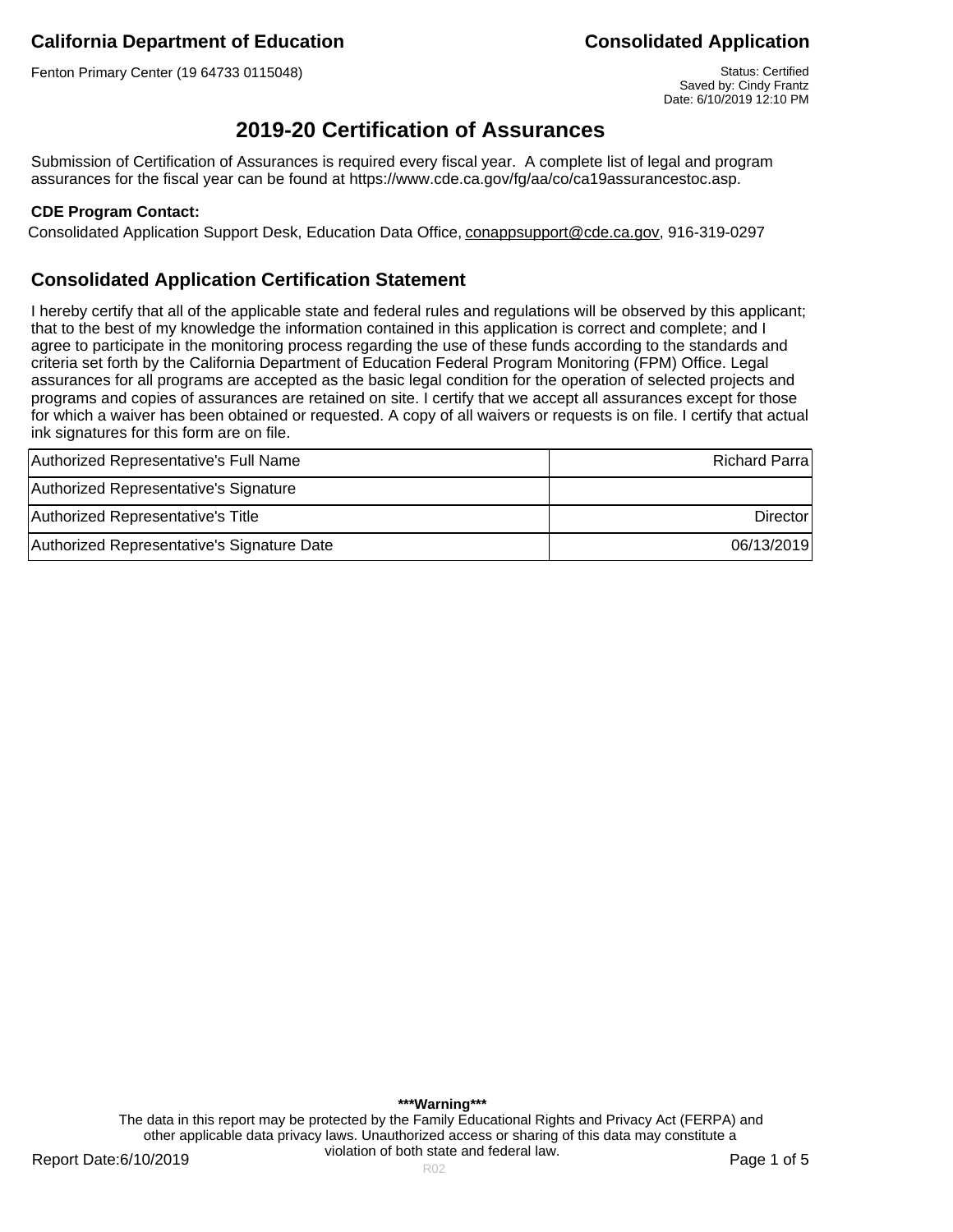Fenton Primary Center (19 64733 0115048) Status: Draft Status: Draft Status: Draft

Saved by: Cindy Frantz Date: 6/10/2019 12:13 PM

# **2019-20 Protected Prayer Certification**

ESSA Section 8524 specifies federal requirements regarding constitutionally protected prayer in public elementary and secondary schools. This form meets the annual requirement and provides written certification.

### **CDE Program Contact:**

Franco Rozic, Title I Monitoring and Support Office, frozic@cde.ca.gov., 916-319-0269

## **Protected Prayer Certification Statement**

The LEA hereby assures and certifies to the California State Board of Education that the LEA has no policy that prevents, or otherwise denies participation in, constitutionally protected prayer in public schools as set forth in the "Guidance on Constitutionally Protected Prayer in Public Elementary and Secondary Schools."

The LEA hereby assures that this page has been printed and contains an ink signature. The ink signature copy shall be made available to the California Department of Education upon request or as part of an audit, a compliance review, or a complaint investigation.

| The authorized representative agrees to the above statement                                                                            | Yesl          |
|----------------------------------------------------------------------------------------------------------------------------------------|---------------|
| Authorized Representative's Full Name                                                                                                  | Richard Parra |
| Authorized Representative's Title                                                                                                      | Director      |
| Authorized Representative's Signature Date                                                                                             | 06/13/2019    |
| Comment                                                                                                                                |               |
| If the LEA is not able to certify at this time, then an explanation must be<br>provided in the Comment field. (Maximum 500 characters) |               |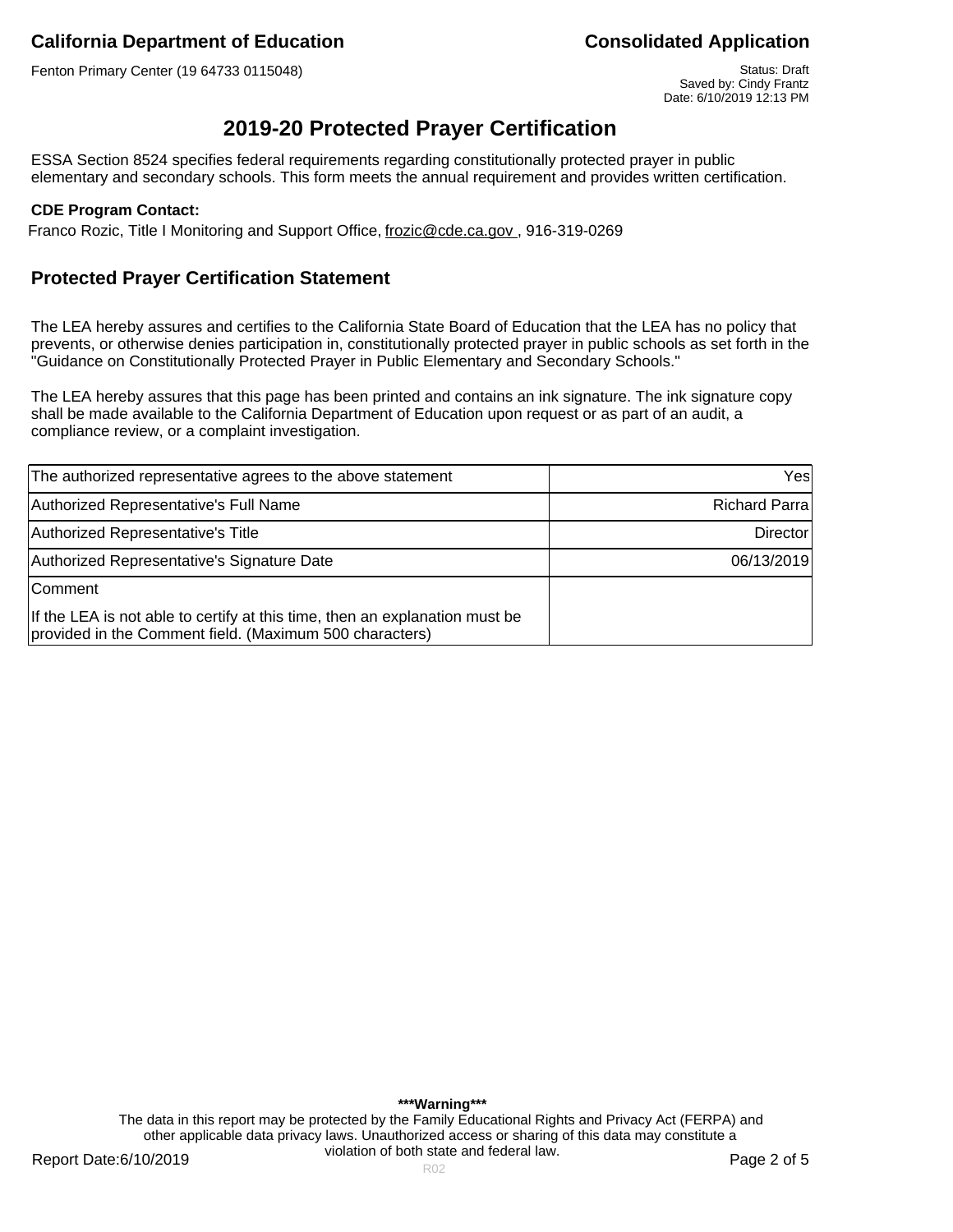Fenton Primary Center (19 64733 0115048) Status: Draft Status: Draft Status: Draft

Saved by: Cindy Frantz Date: 6/10/2019 12:11 PM

# **2019-20 LCAP Federal Addendum Certification**

#### **CDE Program Contact:**

Local Agency Systems Support Office, LCFF@cde.ca.gov, 916-323-5233

To receive funding under the Every Student Succeeds Act (ESSA), a local educational agency (LEA) must have a plan approved by the State Educational Agency on file with the State. Within California, LEAs that apply for ESSA funds are required to complete the Local Control and Accountability Plan (LCAP), the LCAP Federal Addendum Template (Addendum), and the Consolidated Application (ConApp). The LCAP, in conjunction with the Addendum and the ConApp, serve to meet the requirements of the ESSA LEA Plan.

In order to apply for funds, the LEA must certify that the 2017/18–2019/20 LCAP has been approved by the local governing board or governing body of the LEA. As part of this certification the LEA is agreeing to submit the LCAP Federal Addendum that has been approved by the local governing board or governing body of the LEA to the California Department of Education (CDE), and acknowledging that the LEA agrees to work with the CDE to ensure that the Addendum addresses all required provisions of the ESSA programs for which they are applying for federal education funds.

| County Offices of Education and School Districts Enter the original<br>approval date of the county office of education or school district<br>2017/18-2019/20 LCAP                                           |                      |
|-------------------------------------------------------------------------------------------------------------------------------------------------------------------------------------------------------------|----------------------|
| Note: For districts, the date should be the day your county office of<br>education (COE) approved your 2017/18-2019/20 LCAP. For COEs, it<br>should be the date the CDE approved your 2017/18-2019/20 LCAP. |                      |
| Charter Schools Enter the adoption date of the charter school LCAP                                                                                                                                          | 06/13/2019           |
| Authorized Representative's Full Name                                                                                                                                                                       | <b>Richard Parra</b> |
| Authorized Representative's Title                                                                                                                                                                           | <b>Director</b>      |

**\*\*\*Warning\*\*\*** The data in this report may be protected by the Family Educational Rights and Privacy Act (FERPA) and other applicable data privacy laws. Unauthorized access or sharing of this data may constitute a violation of both state and federal law.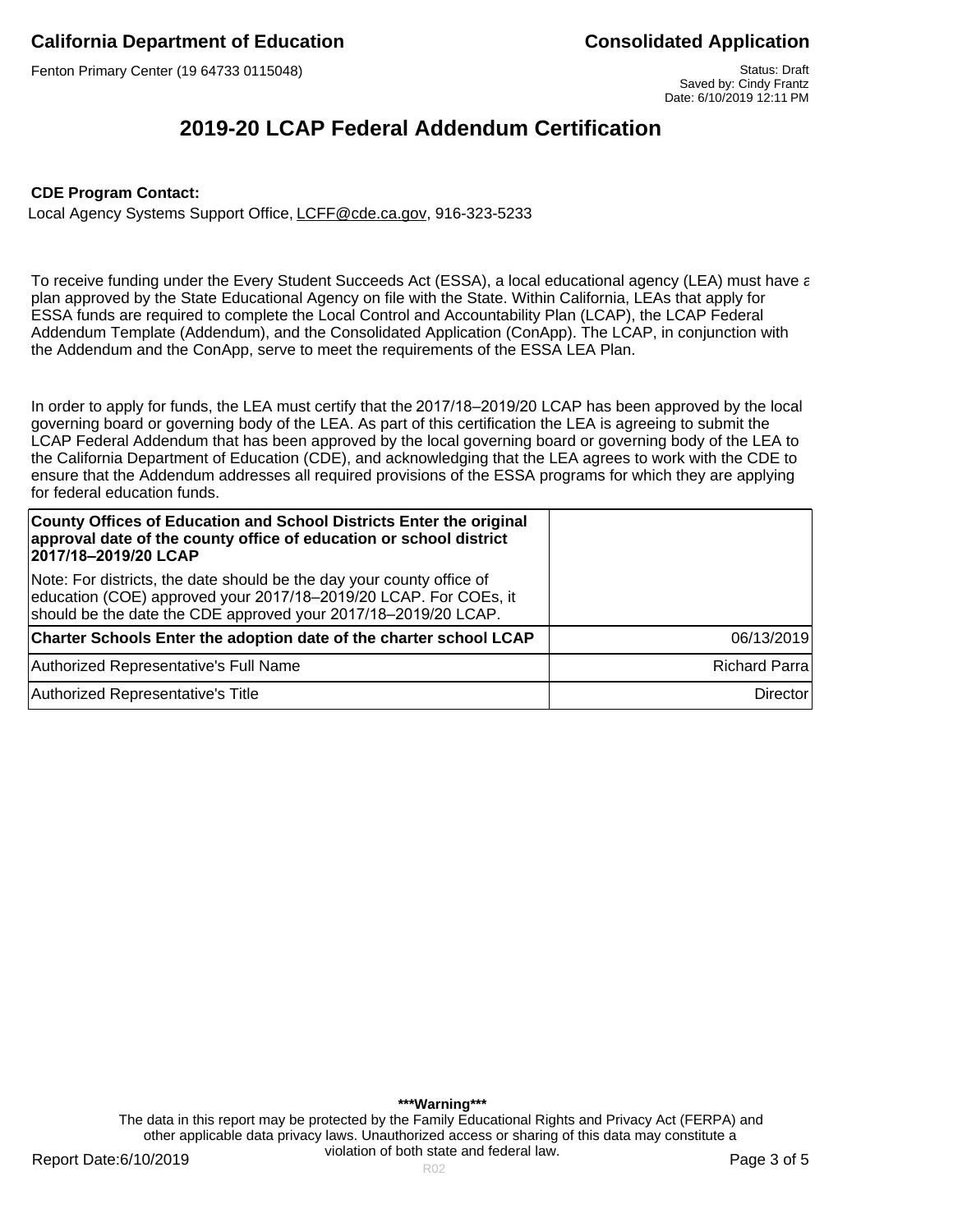Fenton Primary Center (19 64733 0115048) Status: Draft Status: Draft Status: Draft

# **2019-20 Application for Funding**

### **CDE Program Contact:**

Consolidated Application Support Desk, Education Data Office, conappsupport@cde.ca.gov, 916-319-0297

## **Local Governing Board Approval**

The local educational agency (LEA) is required to review and receive approval of their Application for Funding selections with their local governing board.

| Date of approval by local governing board | 06/13/2019 |
|-------------------------------------------|------------|
|                                           |            |

## **District English Learner Advisory Committee Review**

Per Title 5 of the California Code of Regulations Section 11308, if your LEA has more than 50 English learners, then the LEA must establish a District English Learner Advisory Committee (DELAC) which shall review and advise on the development of the application for funding programs that serve English learners.

| DELAC representative's full name                                                                                                                                                                                                                            | n/a                                                                                                                    |
|-------------------------------------------------------------------------------------------------------------------------------------------------------------------------------------------------------------------------------------------------------------|------------------------------------------------------------------------------------------------------------------------|
| (non-LEA employee)                                                                                                                                                                                                                                          |                                                                                                                        |
| DELAC review date                                                                                                                                                                                                                                           |                                                                                                                        |
| Meeting minutes web address                                                                                                                                                                                                                                 |                                                                                                                        |
| Please enter the web address of DELAC review meeting minutes (format<br>http://SomeWebsiteName.xxx). If a web address is not available, then the<br>LEA must keep the minutes on file which indicate that the application was<br>reviewed by the committee. |                                                                                                                        |
| DELAC comment                                                                                                                                                                                                                                               | DELAC is not applicable since LEA is<br>an independent charter school. The<br>LEA has its own local governing<br>board |
| If an advisory committee refused to review the application, or if DELAC<br>review is not applicable, enter a comment. (Maximum 500 characters)                                                                                                              |                                                                                                                        |

## **Application for Categorical Programs**

To receive specific categorical funds for a school year the LEA must apply for the fund by selecting Yes. Only the categorical funds the LEA is eligible to receive are displayed.

| Title I, Part A (Basic Grant)                              | Yesl |
|------------------------------------------------------------|------|
| ESSA Sec. 1111 et seq.<br><b>SACS 3010</b>                 |      |
| <b>Title II, Part A (Supporting Effective Instruction)</b> | Yesl |
| ESEA Sec. 2104<br><b>SACS 4035</b>                         |      |
| <b>Title III English Learner</b>                           | Yesl |
| ESEA Sec. 3102<br><b>SACS 4203</b>                         |      |
| <b>Title III Immigrant</b>                                 | Yesl |

#### **\*\*\*Warning\*\*\***

The data in this report may be protected by the Family Educational Rights and Privacy Act (FERPA) and other applicable data privacy laws. Unauthorized access or sharing of this data may constitute a violation of both state and federal law.